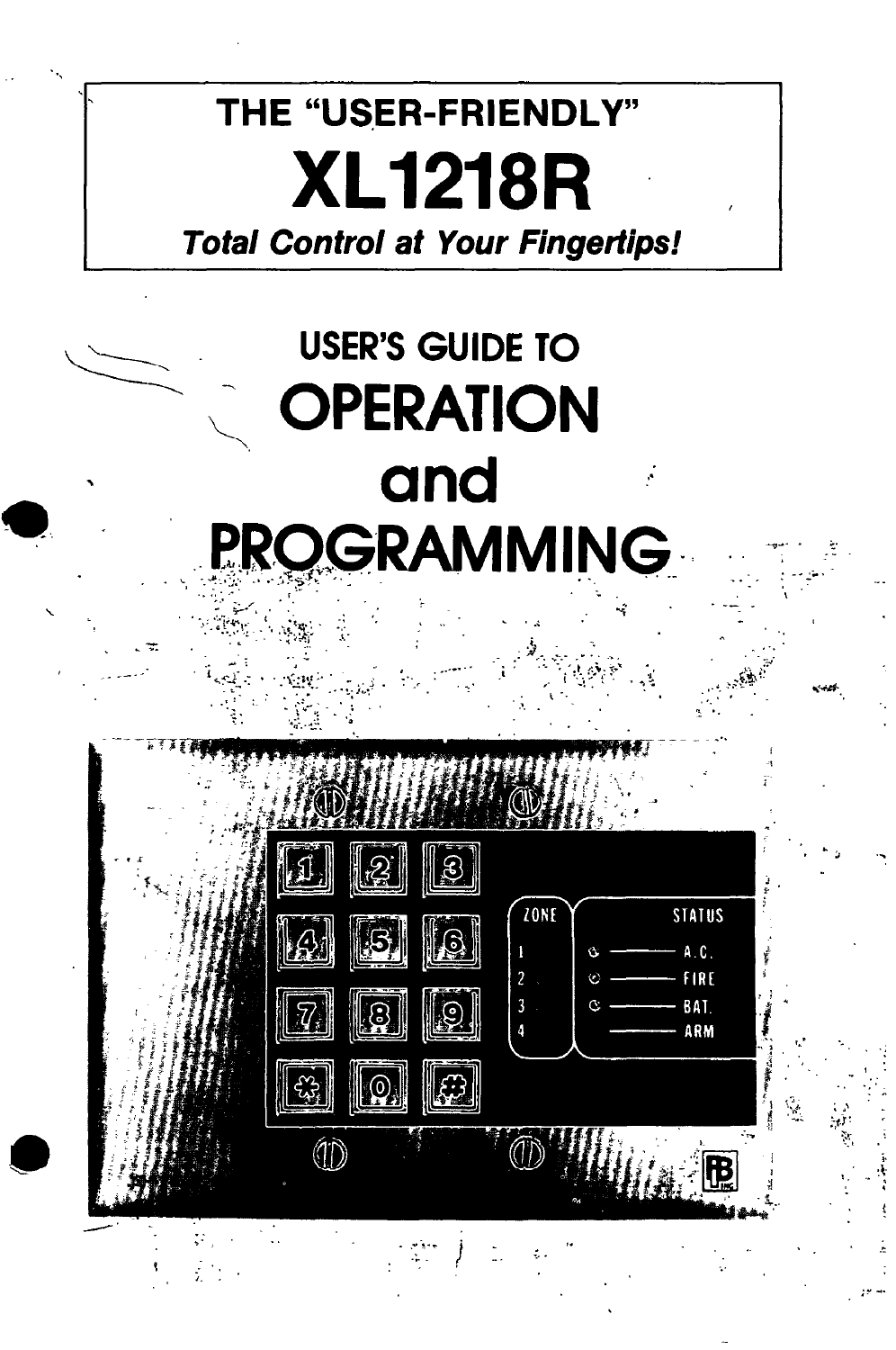#### matrix and the second control of the second control of the second control of the second control of the second control of the second control of the second control of the second control of the second control of the second co

# XL1 218 USER'S GUIDE

#### **INTRODUCTION**

The "brain" of your new security system is the XL1218 Control Panel. All of the detection devices of your system are wired to the control panel. When a violation occurs, the control panel reacts by setting the appropriate devices into action. It may cause a siren to sound, transmit a coded signal to the central station, cause keypad lights to blink, etc. TheXL1218 Digital Keypad will tell you the statusof your security system at all times.

The following pages will familiarize you with the simple operation of the system, via the Digital Keypad, and will explain the meanings of the lights and buzzer.

#### TABLE OF CONTENTS

| Operation                            | page |
|--------------------------------------|------|
|                                      |      |
|                                      |      |
|                                      |      |
|                                      |      |
|                                      |      |
|                                      |      |
|                                      |      |
| panic (installer pre-set option)  4  |      |
| Ambush (installer pre-set option)  4 |      |
| Programming                          |      |
|                                      |      |
|                                      |      |
|                                      |      |
|                                      |      |
|                                      |      |
|                                      |      |
|                                      |      |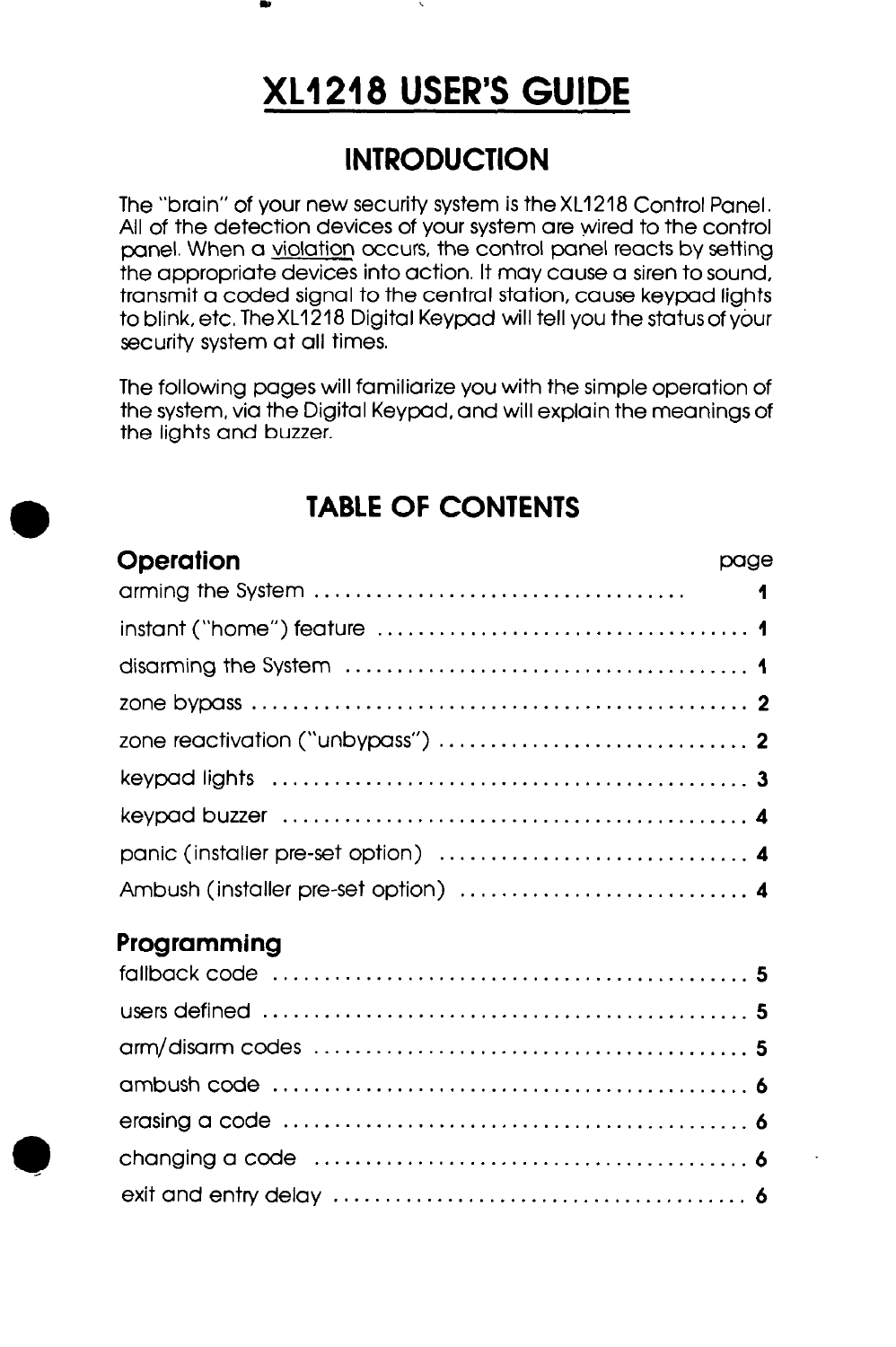### ARM/DISARM OPERATION

Arming the System

To am your security system (with no zones bypassed):

- I. Make sure that all of the Zone Status green lightsare Ifi If any of the areen lights are off. the number will show you which zone has an "open loop" (open window, etc.). You cannot arm the system with an open loop. Once all protected openings are secured,:
- 2. Enter your 5-digit secret code by gently depressing each number key until you hear a momentary beep.
- 3. When all 5-digits have been entered, the red "ARM" light will go on and all of the green zone lights will go off. You now have a pre-set amount of time (exit delay time) to leave the premises through a door designated by your installer as a delav zone.

Instant<br>(Home) Feature

doors to report an Alarm instantly. This is accomplished by selecting the "INSTANT" option. If you are staying within the premises, and no-one is expected to return while the system is ARMED, you will want your time delay 1

I

To select the "Instant" option:

- I. Arm the system
- 2. Press  $|\cdot|$
- 3. The zone 1 green light will go on

NOTE: This option automatically resets when the system is disarmed.

| Disarming To disarm your security system:    |
|----------------------------------------------|
| the system 1. Enter your 5-digit secret code |
| $2$ The red "ADM" light will go off          |

2. The red "ARM" light will go off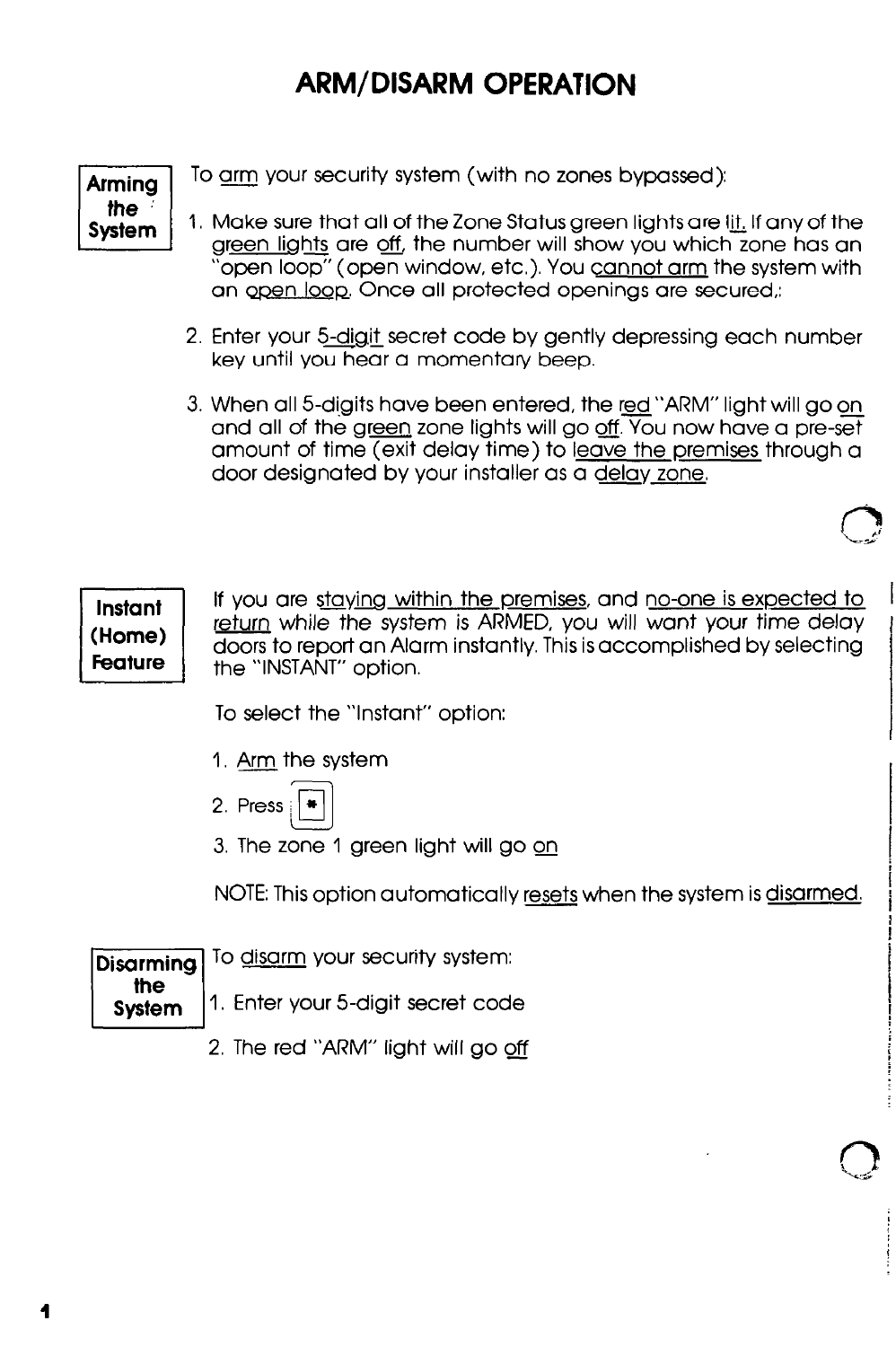#### Zone **Bypass**

If you wish to arm only a part of your system, such as the front doors and windows, but still have the freedom to come and go, for instance, through the back door, you may <u>bypass</u> the desired zone ( s and then arm the rest of the system.

To bypass one or more zones:

- 1. Make sure that the system is disarmed (red light off),
- 2. Press  $\sqrt{9}$  ("Bypass")

3. Press the number of the zone to be bypassed

Example: To bypass zone 3, Press  $\lceil \frac{1}{9} \rceil$ , then  $\lceil \frac{1}{3} \rceil$ 

4. The green zone light will blink slowly to indicate that that zone is bypassed<sup>-</sup>

NOTE: To bypass additional zones repeat steps 2 and 3 above

5. Now arm the system by entering your 5-digit code. (All of the g<u>reen lights</u> will go <u>off</u>; the red light will go <u>on)</u>

NOTE: This option automatically resets when the system is disarmed.

L, Zone<br>Reactivation<br>(Unbypass (Unbypass) Under normal conditions, bypassed zones are automatically reactivated (unbypassed) when the system is disarmed. However, AFTER A BURGLARY ALARM, you must manually unbypass any bypassed zones. 1

To Unbypass a single zone:

- I, System must be disarmed
- 2. Press  $\ddot{Q}$
- 3. Press number of the zone to be unbypassed
- 4. The green zone light should stop blinking

OR

To Unbypass all bypassed zones:

1. System must be disarmed

2. Press  $||\cdot||$  ("Reset")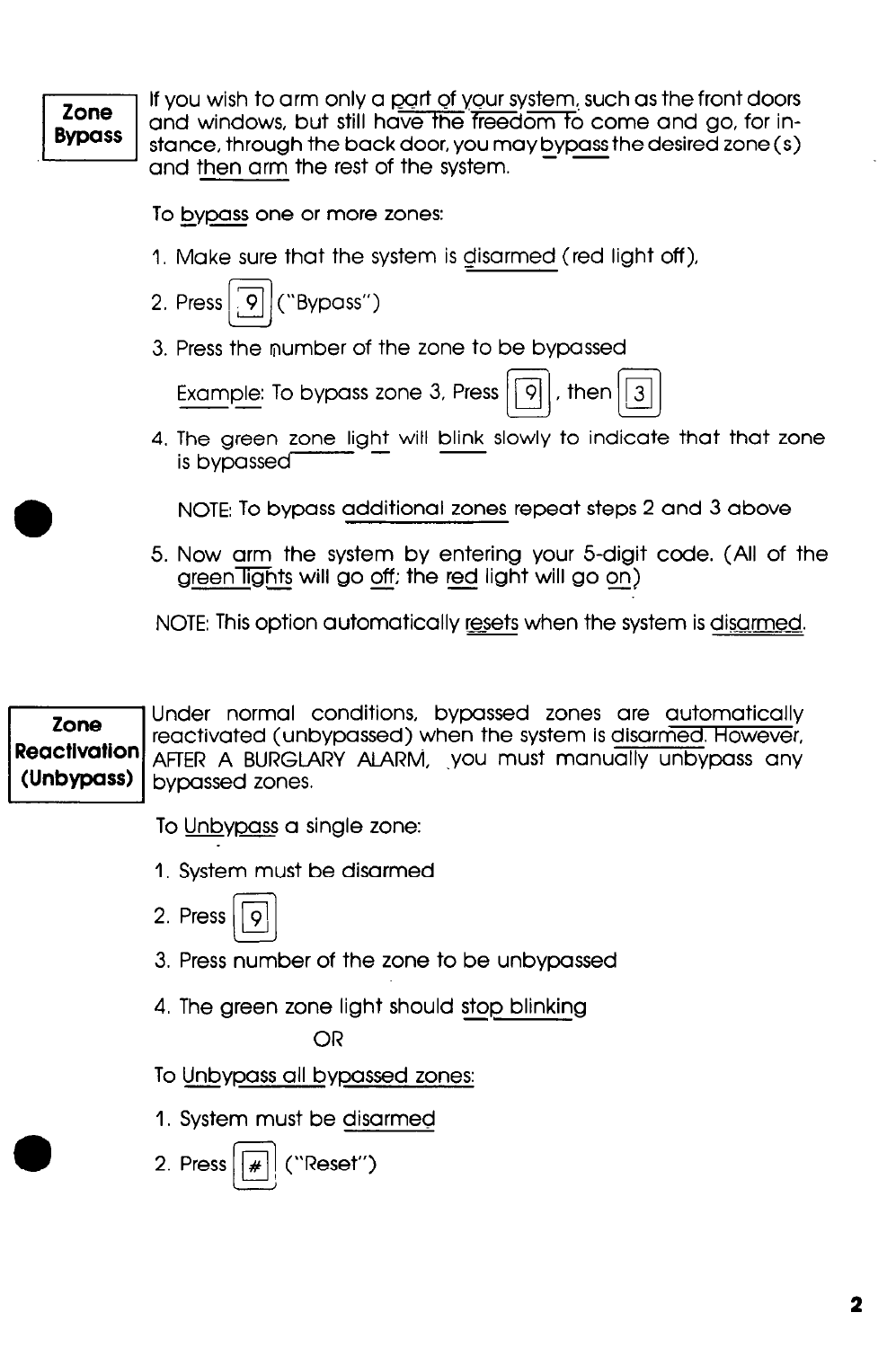# KEYPAD LIGHTS

Green Zone Lights Each green light corresponds to a particular zone number (1-4). Each may be on steady, blinking or off at various times, indicating different conditions of the zone. Since your security system has been customized to suit your specific needs, your installer will identify any "24-hour" zones in your system. The chart below shows the meaning of the green lights.

#### Burglary Zones

| <b>ZONE STATUS</b> | <b>SYSTEM DISARMED</b> | <b>SYSTEM ARMED</b>                |
|--------------------|------------------------|------------------------------------|
| Good               | Light On               | Light Off                          |
| Trouble            | Light Off              | Fast Blink <sup>*</sup>            |
| <b>Bypassed</b>    | Slow Blink             | Does Not Display<br>in Armed State |

 $*$  To stop blink, disarm system, then press  $|\mathcal{F}_1|$  ("Reset")

#### 24-Hour Zones

| <b>ZONE STATUS</b> | <b>ALARM ZONE</b>  | <b>TROUBLE ZONE</b> |
|--------------------|--------------------|---------------------|
| Good               | Light Off          | Light On            |
| Trouble            | Light Off          | Light Off           |
| <b>Bypassed</b>    | Cannot Be Bypassed | Slow Blink          |

| Amber<br><b>Status</b><br>Light   | Each amber light monitors a particular function of your security<br>system, and is labelled accordingly. If the function is operating<br>normally, the light is on.<br>"A.C." light off the main electrical power supply is off.<br>"FIRE" light off: trouble in the fire circuit<br>"BAT(TERY)" light off: low battery (back-up power supply) |
|-----------------------------------|------------------------------------------------------------------------------------------------------------------------------------------------------------------------------------------------------------------------------------------------------------------------------------------------------------------------------------------------|
| <b>Red</b><br><b>Arm</b><br>Light | Light off: System Disarmed<br>Light on: System Armed<br>Slow blink: Central Station did not receive transmission"<br>Fast blink: Alarm condition*<br>$*$ To stop blink, press $\left  \frac{1}{n} \right $ ("Reset")<br>("Reset")<br>$*$ To stop blink, disarm system, then press $\sqrt{4}$                                                   |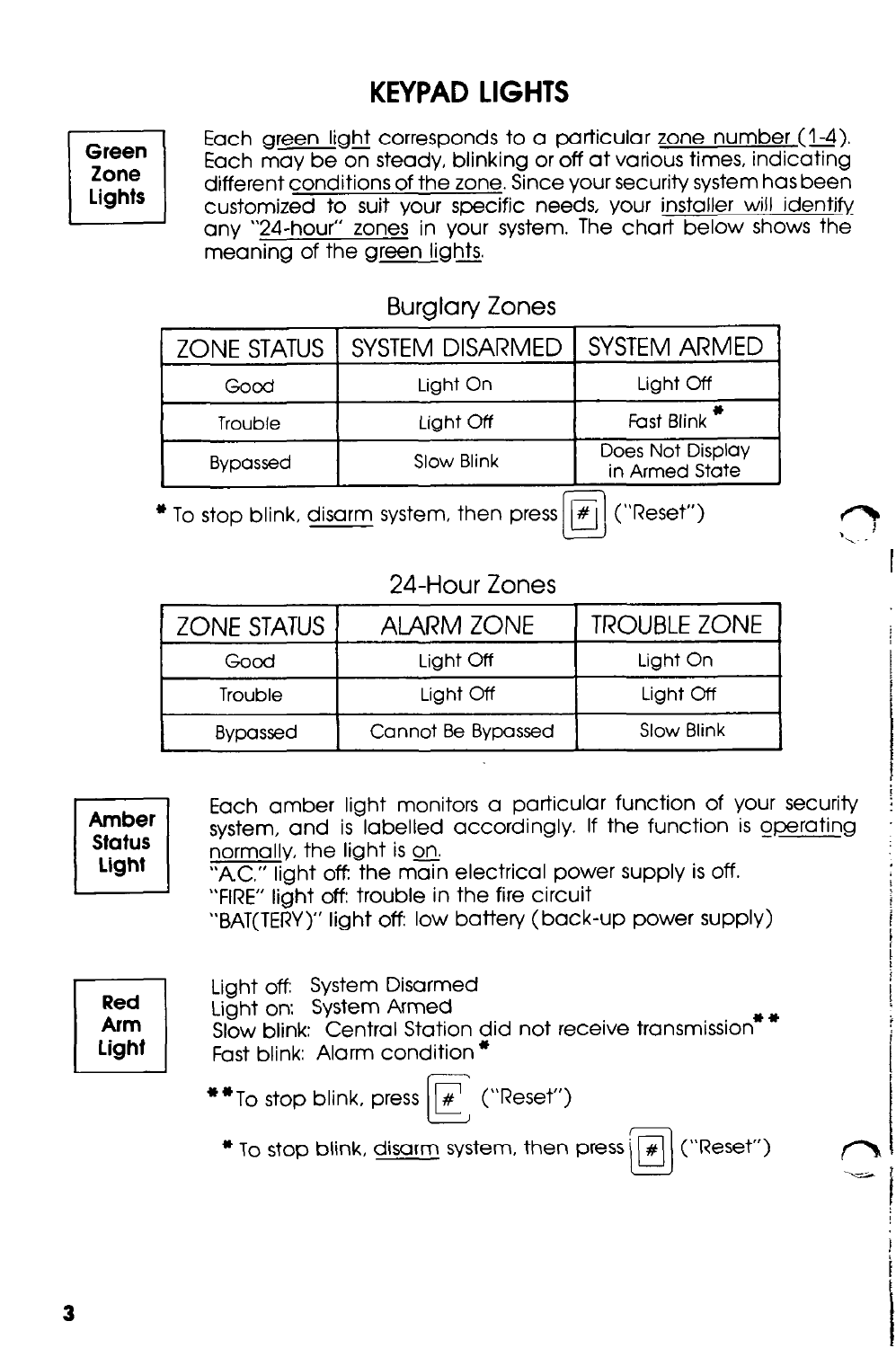#### THE KEYPAD BUZZER

| Trouble<br>(AC Fire Bat)<br><b>Buzzer</b>         | At the same time that any of the AMBER LIGHTS go off to indicate<br>a system problem, a trouble buzzer may sound. (Installer option)                                                                                                                                                    |
|---------------------------------------------------|-----------------------------------------------------------------------------------------------------------------------------------------------------------------------------------------------------------------------------------------------------------------------------------------|
|                                                   | To silence the trouble buzzer:                                                                                                                                                                                                                                                          |
|                                                   | 1. Press <sup><math>\vert</math></sup>   9<br>("Bypass")                                                                                                                                                                                                                                |
|                                                   | 10 I<br>("Trouble Zone")<br>2. Press                                                                                                                                                                                                                                                    |
|                                                   | NOTE: Remember to unbypass the trouble buzzer after the problem<br>has been corrected. This is accomplished by repeating steps 1. and<br>2. above.                                                                                                                                      |
| <b>Meanings</b><br>Οf<br><b>Buzzer</b>            | • A MOMENTARY BEEP occurs whenever a key is depressed, indicating<br>that the system has received the number you have entered<br>• Approximately 7 to 10 CONTINUOUS BEEPS is verification that your<br>system has successfully reached the central monitoring station with<br>a signal. |
|                                                   | • STEADY BUZZING is a reminder to DISARM your system after entering<br>the premises through one of the predetermined exit and entry zones.                                                                                                                                              |
|                                                   | OPTIONAL DIGITAL KEYPAD FUNCTIONS:                                                                                                                                                                                                                                                      |
| <b>PANIC</b><br>(installer<br>pre-set             | If your system has been designed to incorporate the "panic" option,<br>it will send a signal to the central station and may or may not sound<br>an alarm at your premises (depending on the option you selected).                                                                       |
| option)                                           | To send a panic signal:                                                                                                                                                                                                                                                                 |
|                                                   | 1. Press<br>simultaneously for approximately 1/2 second<br>#<br>and                                                                                                                                                                                                                     |
|                                                   | NOTE: If silent panic was selected, you will not receive the verifi-<br>cation buzzer.                                                                                                                                                                                                  |
|                                                   | 2. To reset audible panic, press $  # $<br>for about 1/2 second.                                                                                                                                                                                                                        |
| <b>AMBUSH</b><br>(installer<br>pre-set<br>option) | If your system has been designed to incorporate the "ambush"<br>option, you will program a special AMBUSH CODE for "User 0" (see<br>programming Ambush Code, p.6.)                                                                                                                      |
|                                                   | To send an ambush signal:                                                                                                                                                                                                                                                               |
|                                                   | 1. Enter your User 0 5-Digit Ambush Code<br>Example 0-6-4-3-7                                                                                                                                                                                                                           |
| <u>or</u>                                         | 2. Enter any other user number (1-3) plus User O's 4-Digit Ambush Code<br>Example: 2-6-4-3-7                                                                                                                                                                                            |
|                                                   | NOTE: If Ambush is not used, your user 0 code will function like all                                                                                                                                                                                                                    |

other user arm/disarm codes].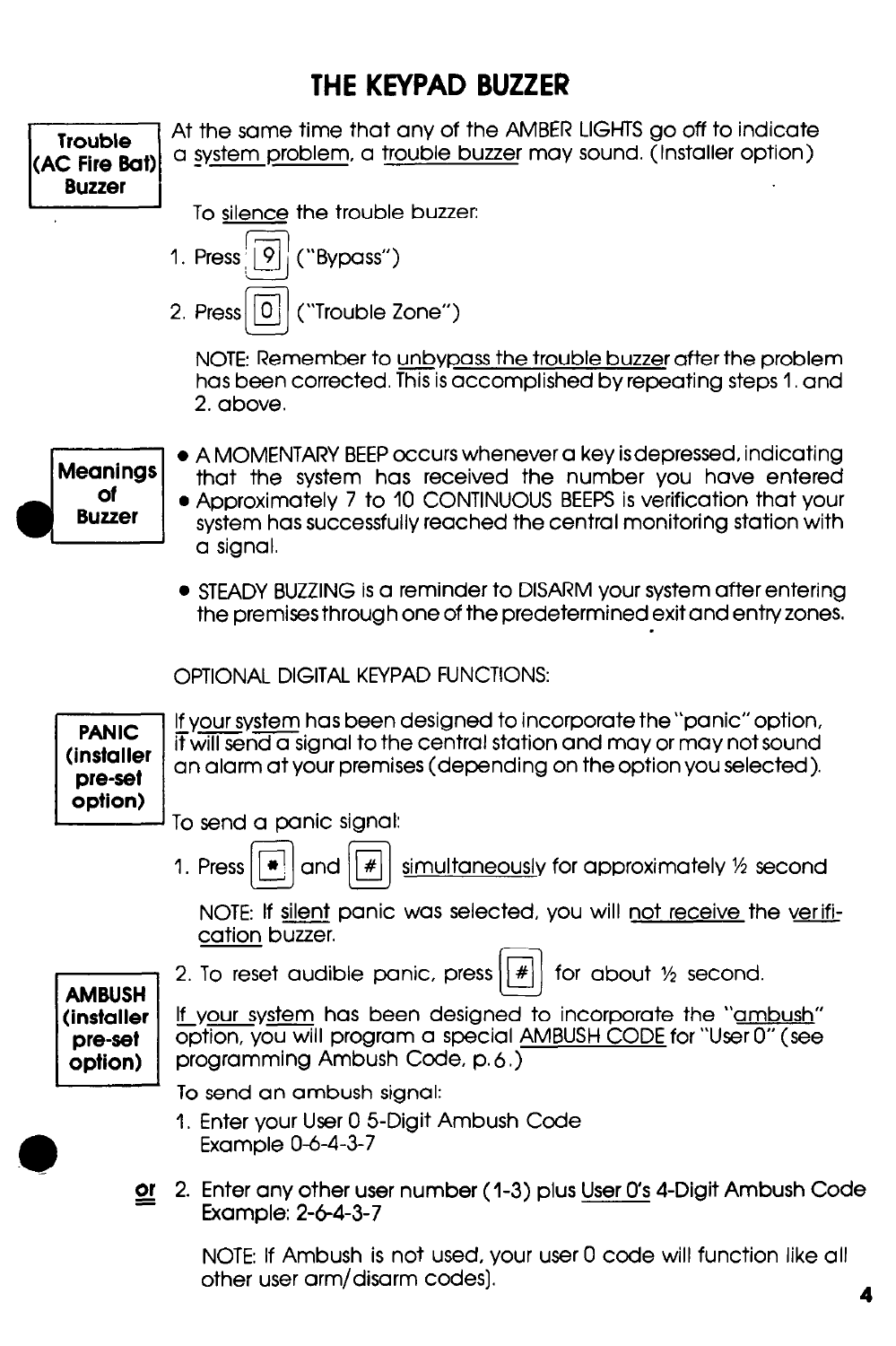# KEYPAD PROGRAMMING

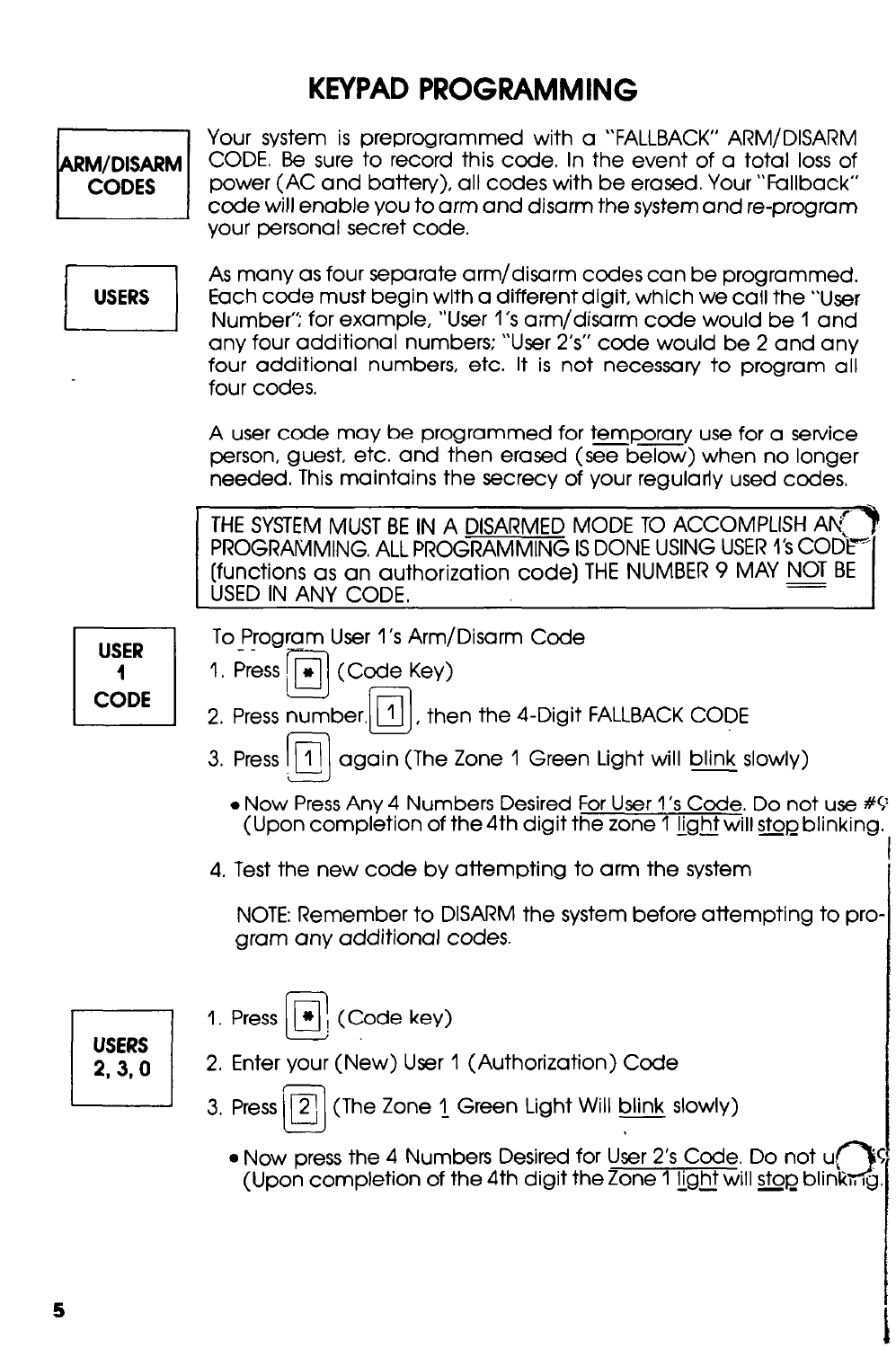Repeat for User 3 and 0

User O's Code may be programmed exactly as all other user codes only if the keypad "AMBUSH" feature is not used. This feature is preset by your installing company, if desired. (See explanation of "AMBUSH" below.)

#### **AMBUSH**

Ambush is a 4-digit code that will either turn the system ON if it is off. or OFF if it is on. AT THE SAME TIME it will send a SILENT EMERGENCY SIG-NAL to the central monitoring station. The Ambush Code is programmed as User 0, following standard USER CODE PROGRAMMING as described on page &



3. Press User Number of Code to be Erased (e.g., if User 2 Code is to be

erased depress only the number  $\lceil 2 \rceil$  to erase entire code.  $\overline{\phantom{a}}$ 

ٹا 4. Press  $\mathcal{F}$  (Reset Key)



Repeat Steps 1,2. and 3 above, entering User Number of code to be changed in Step 3

**USER CODE**  $\vert$  4. Enter new 4-digit code desired (do not use  $\#9$ )



The exit and entrance delay times have been previously set for your convenience and security. These allow you to enter or leave the premises through specified "Delay Openings" while the system is armed. If you feel these delay times are unsatisfactory, call your installing company.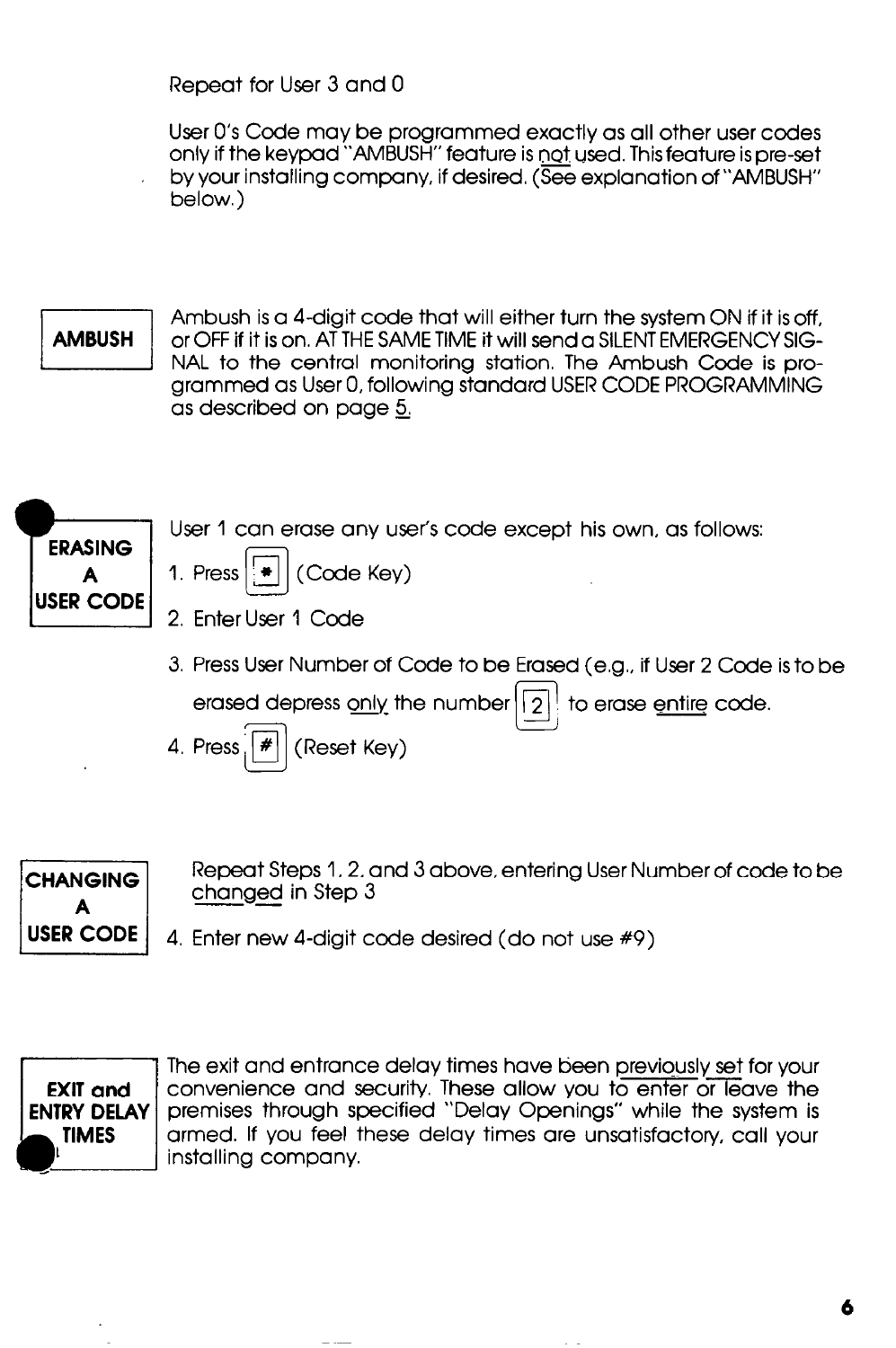## ABOUT THE MANUFACTURER

Your new XL1218 Control Panel and Remote Digital Keypad are manufactured by Fire Burglary Instruments, Inc., leading manufacturers of quality, reliable security control equipment since 1971. These products have been engineered using the latest advances in electronic and computer technology; and are thoroughly tested by computer, as well as quality control experts, several times during the manufacturing process.

Fire Burglary Instruments warranties its products through your installing company. Product Reliability and Ease of Operation are two of the major factors in the engineering design of all of Fire Burglary Instruments products; so you can look forward to many years of trouble-free service from your new security system.

If you have any questions about the operation of your system, call your installer: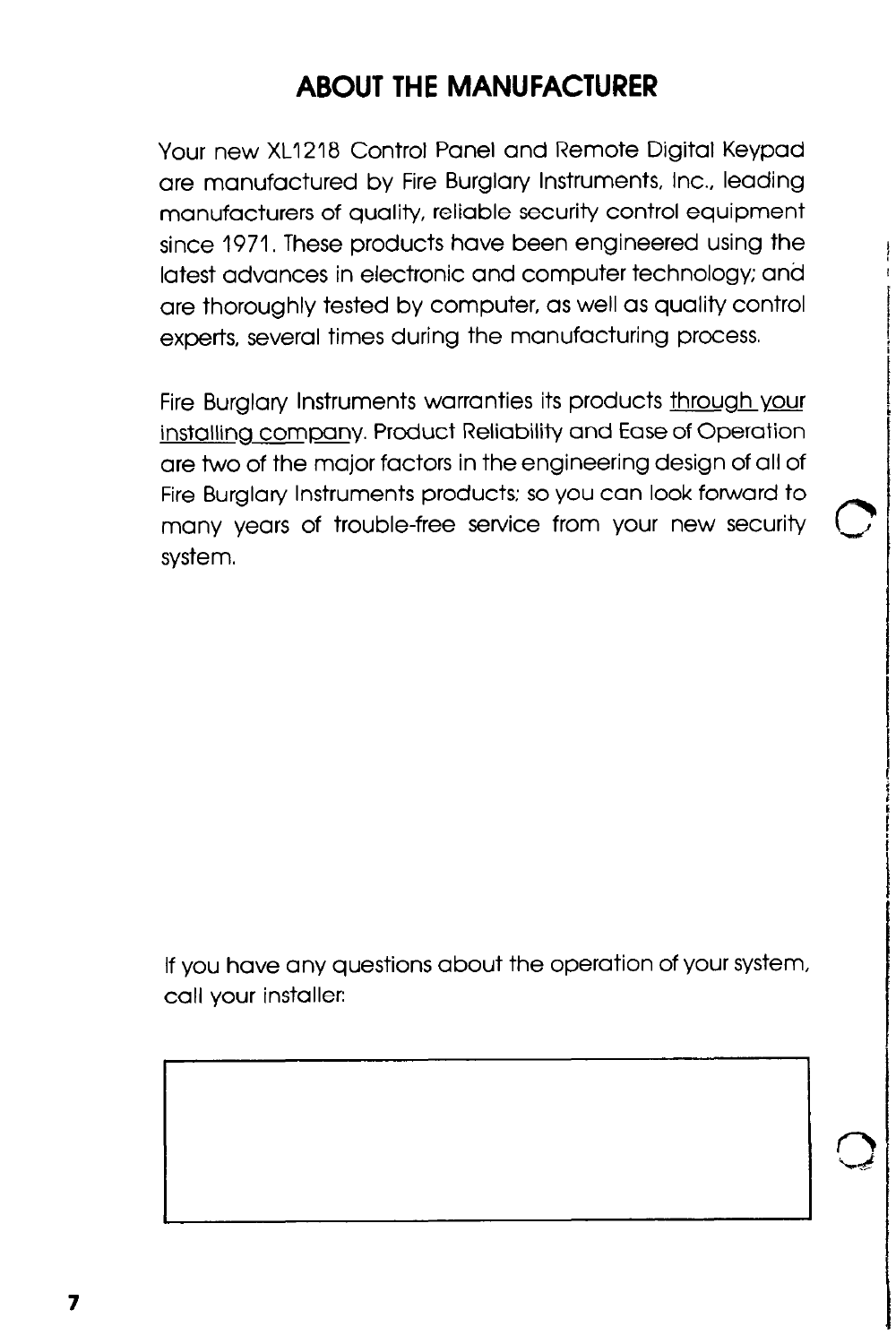ADDITIONAL NOTES:



 $\bullet$